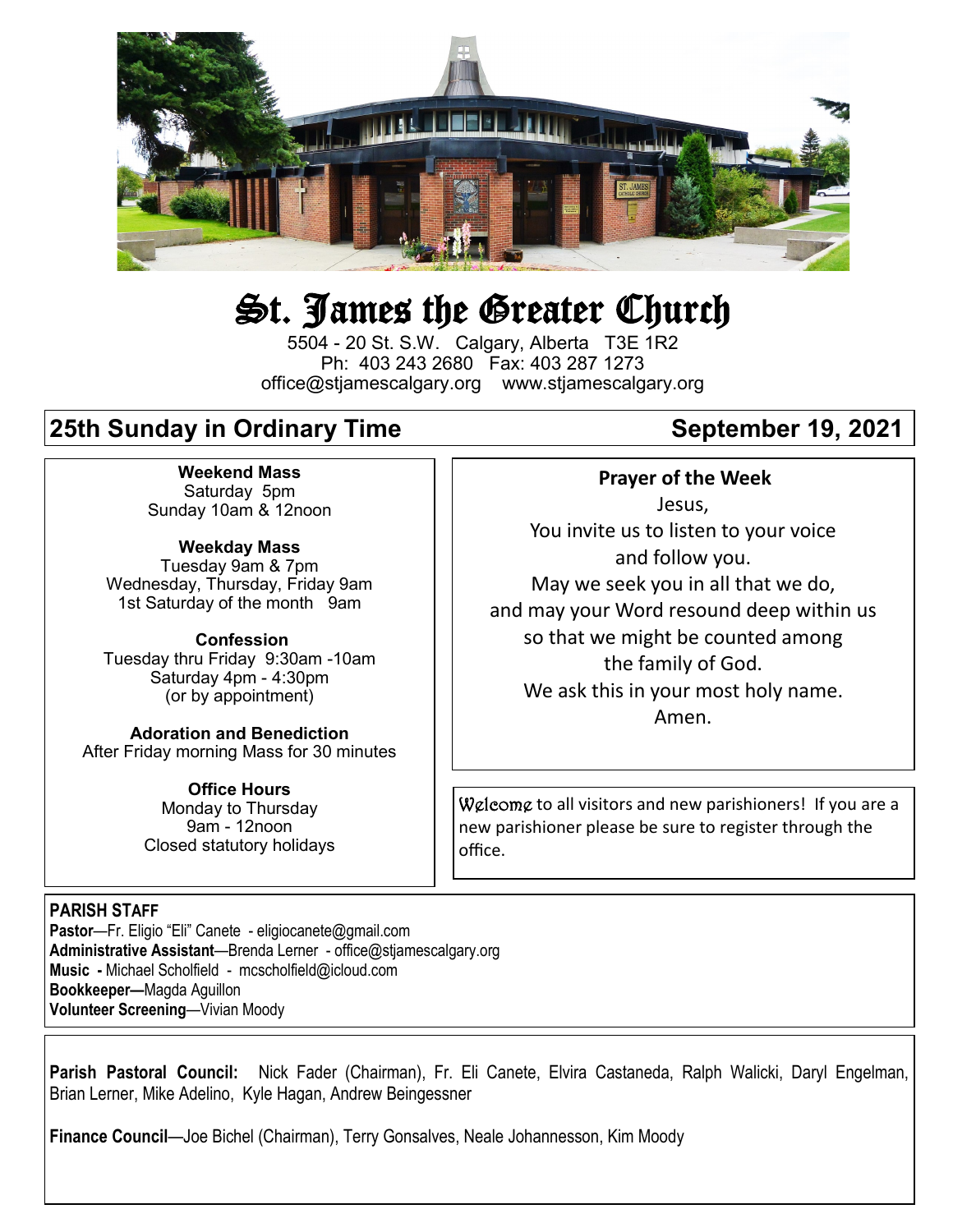#### The Shepherd Speaks—Fr. Eli Canete

 The Son of Man is to be handed over into the hands of men, and they will kill him and three days after being killed, he will rise again. But the disciples did not understand what Jesus was saying and were afraid to ask him.

 As Jesus begins his journey to Jerusalem, Jesus is telling his disciples and us, that he will be handed over. Jesus will become passive, powerless in the hand of men and with us. Jesus will leave it up to us to decide what to do with him. It is just as the prophet Isaiah had said, "like a Lamb to slaughter or a sheep silent before shearers, Jesus did not open his mouth. (Isaiah 53:7.

 This is a sharp contrast to everything we have seen Jesus do so far. From the moment Jesus burst onto the scene, Jesus was at the center of attention, healing people, forgiving the sinners, calming the storm, visiting the sick, eating with the sinners, multiplying bread, opening the eyes of the blind and making the deaf hear. Jesus always took the lead. Jesus always spoke with authority. Jesus was shaping the story. But at the Cross, where it matters the most? Jesus remained quiet, humble, and vulnerable.

 The truth is, this what Jesus intended all along. Jesus came as a gift to us from God the Father. A gift does not tell the recipient how to use it. Jesus left it up to decide how we are going to receive Him.

 We did not have to reject and refuse Jesus as many of His people did. We did not have to deny Jesus and to betray Him as some of his disciples did. We did not have to leave and turn our backs to Him. We did not have to doubt His power giving us hope and comfort when we are down and devastated by so many trials and difficulties in life. And still, God handed him over to us. God did not take back the gift of His Son our Lord Jesus Christ.

 Even today, when restrictions are again changed because of the alarming increase of COVID cases, God continues to hand Jesus to us. God the Father gives to us His Son Jesus as our hope and our strength day by day. At every Holy Mass, on every altar, in every Holy Communion line, Jesus is placed in our hands, or we received Jesus by our tongue as the Bread of Life.

 None of us are worthy to receive Him. None of us accept Him as fully as we should. But that does not stop Jesus to offer and give Himself to us. Jesus continues to offer his salvation to us amid our sins and shortcomings.

 Always remember that it is with the eyes of faith that we can detect the wonders of Divine Love at work in the weak and commonplace people around us. God bless you and keep you safe and your family! Happy weekend to all!

#### **MASS INTENTIONS**

| 9:00am<br>7:00pm   | <b>Tuesday, September 21</b><br>Patrick Glashan-R/S<br>Intention of Lindsay & Peter Flynn |
|--------------------|-------------------------------------------------------------------------------------------|
| 9:00am             | <b>Wednesday, September 22</b><br>Intention of Marissa & Taylor Pasloski                  |
| 9:00am             | <b>Thursday, September 23</b><br>Mary DeGusti-R/S                                         |
| 9:00am             | <b>Friday, September 24</b><br>Emilio Falcione-R/S                                        |
| 5:00pm             | <b>Saturday, September 25</b><br>Intention of Josie Estoque                               |
| 10:00am<br>12:00pm | <b>Sunday, September 26</b><br>Patrick Glashan-R/S<br><b>St. James Parish</b>             |

#### **Holy Land Collection THANK YOU FOR YOUR SUPPORT OF THE HOLY LAND**

Dear friends in Christ,

This year, in the midst of the Covid pandemic, many of you contributed generously in your parish collections or by direct donations to the Custody of the Holy Land.

On behalf of the Custos, Fr. Francesco Patton, o.f.m., I sincerely thank you for your solidarity and support to of the pastoral works that benefit our Christian brothers and sisters and for maintaining the Holy Sites of our Church.

Fr. Robert Mokry, OFM Commissary of the Holy Land in Canada

#### **Not sure who to vote for on Monday?**

Catholic Charities of the Archdiocese of Toronto, a ShareLife-funded organization, has produced this insightful guide highlighting Catholic Social Teaching on human dignity, poverty, Indigenous issues, health care, the environment and other issues. Read the guide. [Click here](https://catholiccharitiestor.org/getattachment/7f46f50e-eeb6-45ad-8141-320d7a78beb6/Election-Guide-2021-07Sept21.pdf.aspx?ext=.pdf)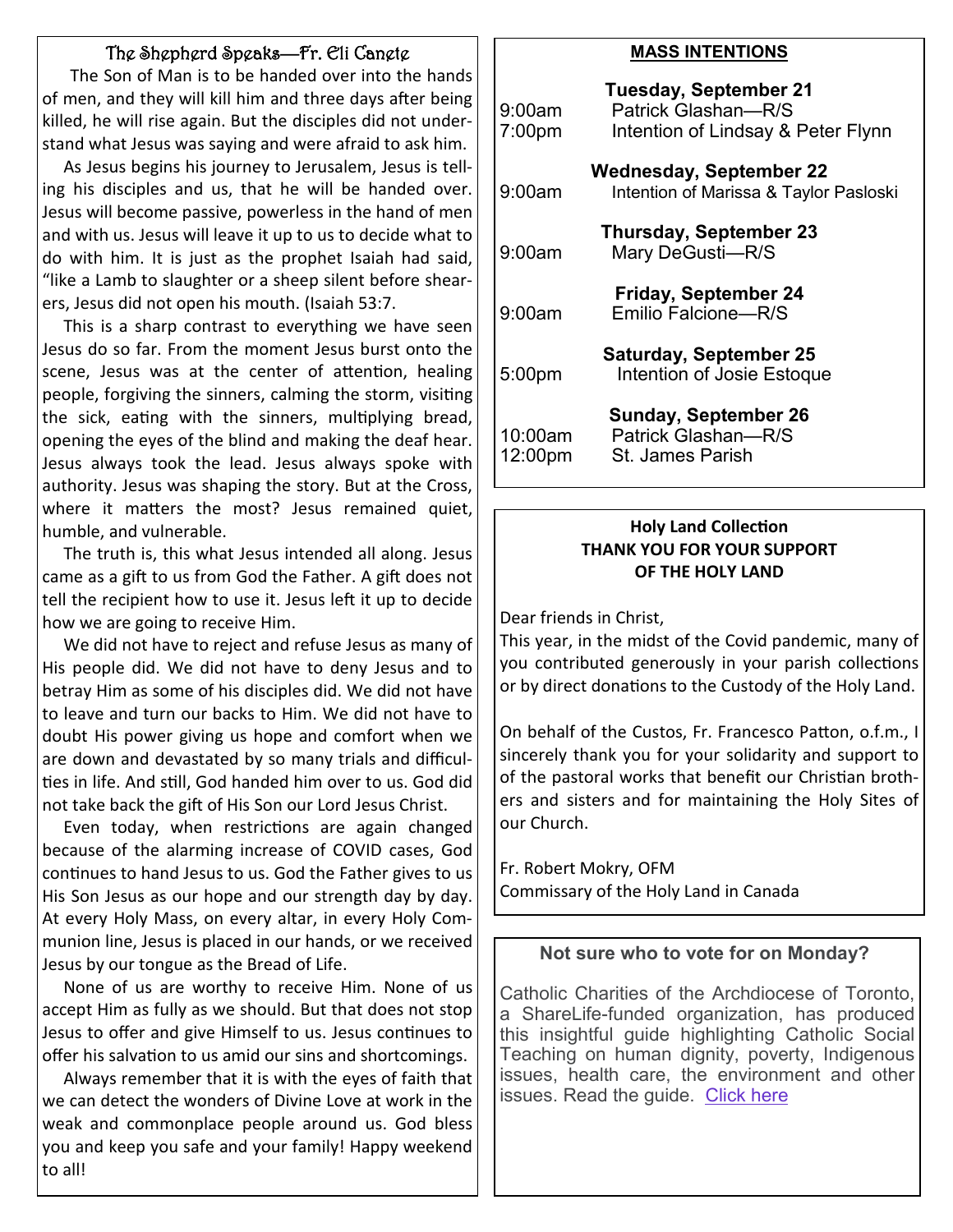#### **RCIA**

RCIA (the Rite of Christian Initiation of Adults) is our ministry in which inquirers learn about the Catholic faith and discern God's call for them to be initiated into the Catholic Church. I say "our ministry" because St. James RCIA is led by our team but will be most fruitful when the whole parish family invites, welcomes, and accompanies those individuals who come to us with open hearts. Inquirers and interested Catholics are invited to enjoy this informative and inspiring journey as fellow travellers. We will have an Orientation Session for St. James RCIA on Wednesday, Sept. 22, from 7-8:30 p.m. --- please let the parish office (403-243-2680, M-Th 9 a.m. to 12 noon) know in advance if you plan to attend. Please contact Karen Serafini, St. James RCIA Coordinator, at [kserafini@shaw.ca](mailto:kserafini@shaw.ca) or 403-620-3064 for more information.

#### **Upcoming Funerals**

#### **DUE TO THE NEW PROVINCIAL HEALTH RESTRICTIONS, SORRY, BUT BOTH FUNERALS ARE NOW PRIVATE EVENTS BY INVITATION ONLY.**

Warren Narum—September 24 @ 11:00am

Ray Griep—September 25 @ 1:30pm

We pray for the repose of their souls and for those who grieve their loss.

#### **Welcome Students and Parents! CLASS FULL**

On Sunday, September 12th, we held our Parent Information Session for First Reconciliation and First Communion. We had an overwhelming number of registrations...the most in many years! In order to manage the number of students, we will not be taking any further registrations as we are at capacity to allow for required physical distancing. We are reviewing the needs of this larger class and are looking for more screened volunteers to help with the class. If you can help,<br>please call the office or email please call the office or email pvsc@stjamescalgary.org.

Thank you to our volunteers who helped out on Sept 12!

#### **Meet our Volunteer Coordinators**

**Altar Servers**—Vivian Moody, Onon Martin **Church Décor**—Anita Zyla, Midge Chartier **Baptism Prep**—Dustin & Eloisa Greenwald **Cenacles**—Sharon Jeanson, Lucy Ciccaglione **Children's Liturgy**—Sarah Straathof **Coffee Ministry**—Zita Fulawka **Collection Counters**—Anita Zyla, Merle **Gonsalves Family & Youth**—Christian & Jennifer Tsai Frank & Nina Miguel **Food Bank**—Cathy Smith **Funeral Lunches**—Zita Fulawka **Knights of Columbus**—Ralph Walicki **Landscaping**—Evelyn Bond, Mary Corns, Al Meier **Linens**—Lucy Ciccaglione / Maria Faba **Liturgy**—Andrew Beingessner **Maintenance**—Arnie Funke **Morning Rosary**—Sharon Jeanson Lucy Ciccaglione **Pastoral Care**—Stephanie Davis **Sacrament Prep—Reconciliation & Eucharist** Victoria Hoddinott **Sacrament Prep—Confirmation** Vicki Oliphant **Sacristans**—Weekday—Myrna Castro/ Midge **Charier**  Sat 5pm—Andrew Beingessner Sun 10am—Fr. Eli (VACANT) Sun 12pm—Onon Martin Funerals—Cor Stuijts

**Safety Coordinators**—Stewart Winfield Andrew Beingessner **Volunteer Screening**—Vivian Moody **Website**—Angela Alexandre **Weekend Lectors**—Stewart Winfield Elvira Castaneda **Weekend Eucharistic Ministers** Andrew Beingessner

> **Coordinator Positions Available:** Library Coordinator Facebook/Media

**Parish Council**—Nick Fader, Elvira Castaneda, Ralph Walicki, Daryl Engelman, Kyle Hagan, Brian Lerner, Andrew Beingessner, Mike Adelino

**Finance Council** –Joe Bichel, Neale Johannesson, Terry Gonsalves, Kim Moody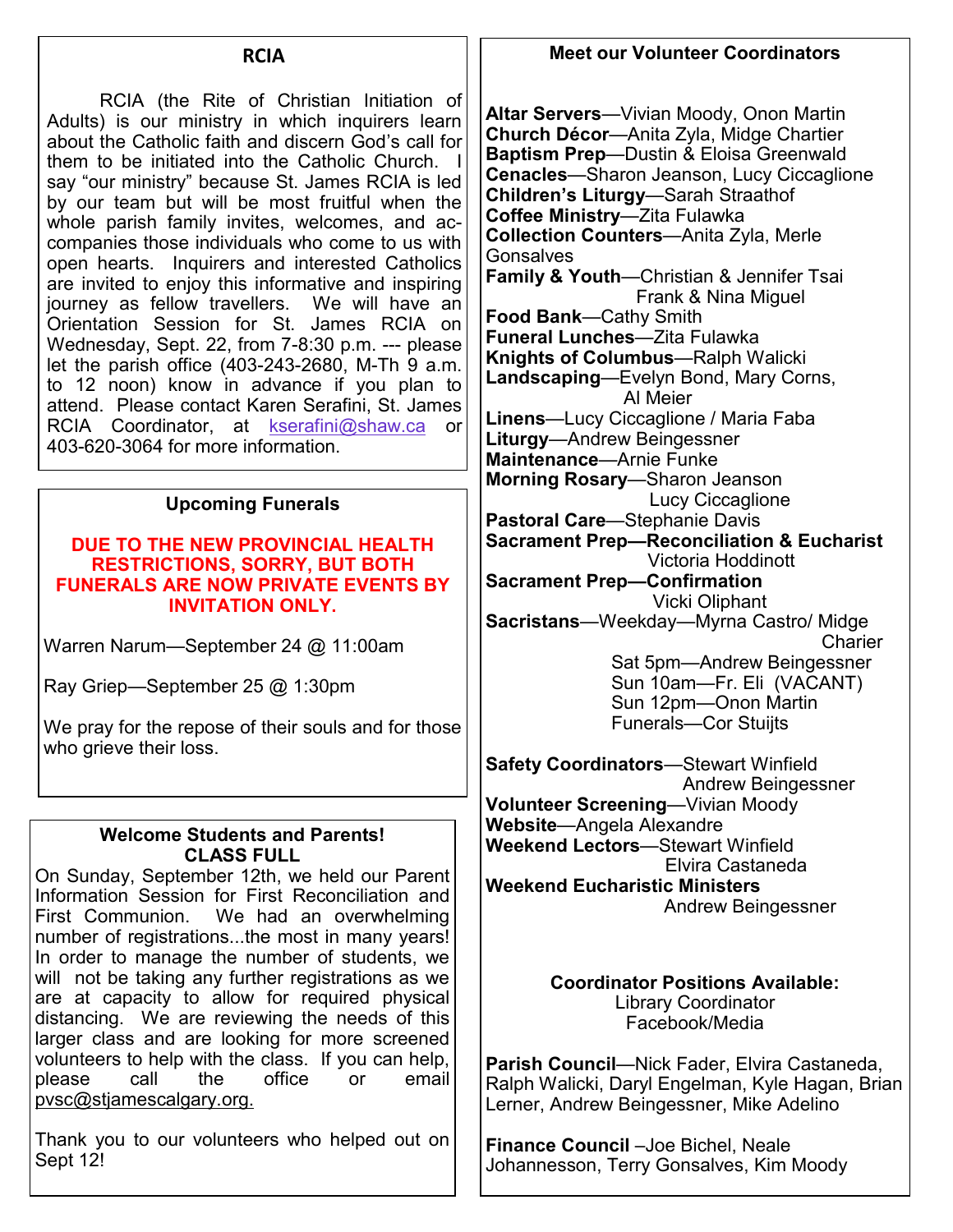#### **PRAYERS FOR THE SICK**

Darlene Otis, Maria Petrollini, Wendy Denis, John Duffy, Linda Evans, Mary Figley, Marie Funke, Aidan Hanes, Sylvia Kirkland, Shirley Klein, Veronica Kubik, Trudy Martin, Elliott Nowell, Cecilia Nykyforchyn, Norma O'Hare, Velma O'Reilly, Michael Paplawski, Anthony Parel, Gary Ritter, Sara Straathof, Gary & Janice Tipper, Margaret Ukrainec, Shirley Valentine

**AND FOR THOSE WHO HAVE RECENTLY DIED**

Erwin Boegershausen, Joe Lutz

**The dispensation from the obligation to attend Sunday Mass continues at this time. [CLlCK HERE FOR UPDATED RESTRICTIONS IN THE DIOCESE OF CALGARY](https://www.catholicyyc.ca/uploads/6/5/5/7/65570685/memorandum_temporary_measures_september_3_2021.pdf)**

#### **NEW TEMPORARY MEASURES EFFECTIVE SEPTEMBER 20 CAPACITY 1/3 (134 people) - First Come/First Serve**

- **MASKS ARE ONCE AGAIN MANDATORY AS PER THE CITY OF CALGARY BYLAW IN THE SANCTUARY AND THROUGHOUT THE BUILDING**
- SOCIAL DISTANCING IS NOW MANDATORY—Alternate rows are once again marked
- Registration for Mass is not required
- There is no capacity limit for in-person attendance.
- The reception of Holy Communion on the tongue is allowed. Communion will only be given under one species —the consecrated Host
- 50 person limit for Funeral Masses & Weddings
- No social gatherings (ie. funeral receptions) are allowed
- Meetings and classes may continue provided physical distancing can be maintained

#### **PLEASE…**

- Continue to use hand sanitizer as you enter and leave the church
- Practice proper respiratory etiquette (coughing or sneezing into a bent elbow, promptly discarding used tissues in a garbage bin)
- If you have cold or flu-like symptoms, please refrain from attending Mass
- Exercise charity and kindness in respecting the comfort level of people regarding physical distancing, physical contact, masks, etc.

### **Children's Liturgy**

Our Children's Liturgy program will resume on September 12th at the 10am Mass. We thank Sarah Straathof for her leadership with this program. Children are dismissed with the leaders for a short time during the Mass. Children's Liturgy is a free program consisting of a short lesson and simple craft in the parish hall. Parents are welcome to come with their child if required.

At this time, we are only able to offer Children's Liturgy once a month at the 10am Mass due to a shortage of volunteers to help with the program. More volunteers will ensure that we can continue the program and offer it more often. Time requirement is minimal  $\sim$  30 minutes prior to the week you are scheduled. The lessons are very simple, well laid out, and straight-forward . Two screened volunteers are required for each Sunday . If you would like to volunteer, please contact the parish office